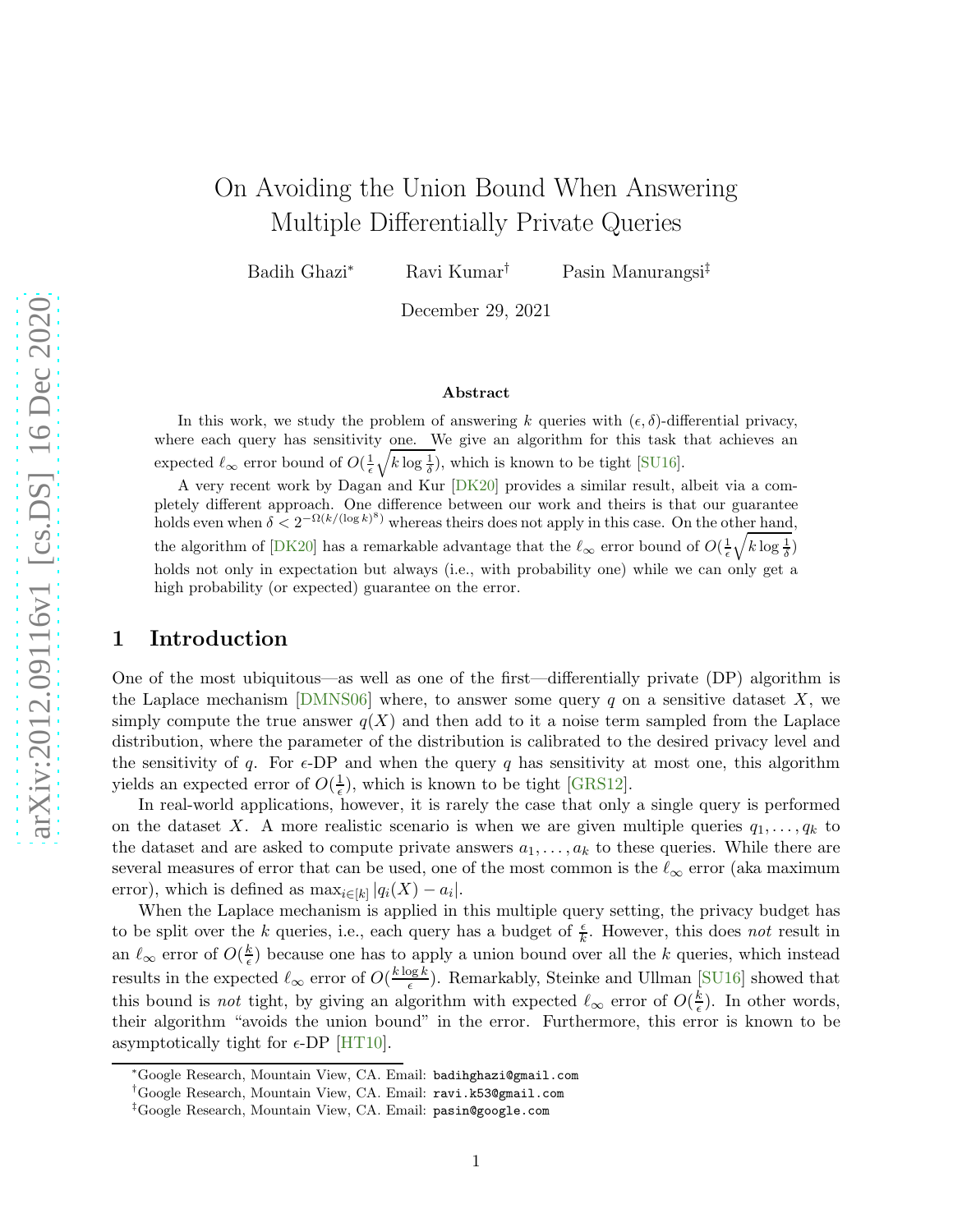For  $(\epsilon, \delta)$ -DP algorithms [\[DKM](#page-11-4)+06], the situation is more complicated. For simplicity, throughout the paper, let

$$
\textsf{err}_{k,\epsilon,\delta}:=\frac{1}{\epsilon}\sqrt{k\log\frac{1}{\delta}}.
$$

It is known that the expected  $\ell_{\infty}$  error must be at least  $\Omega(\text{err}_{k,\epsilon,\delta})$  for any<sup>[1](#page-1-0)</sup>  $k^{-O(1)} \geq \delta \geq$  $2^{-\Omega(k/\epsilon)}$  [\[SU16\]](#page-11-0). However, the Laplace mechanism, together with the advanced composition theo-rem [\[DRV10\]](#page-11-5), only gives a bound of  $O(\text{err}_{k,\epsilon,\delta} \cdot \log k)$ , where the log k factor once again comes from applying the union bound over all k coordinates. The Gaussian mechanism (see e.g.,  $[DR14]$ ) gives an improved bound of  $O(\text{err}_{k,\epsilon,\delta} \cdot \sqrt{\log k})$  due to a better tail behavior of the noise distribution. Steinke and Ullman [\[SU16\]](#page-11-0) once again showed that this is not optimal, by giving an algorithm with expected  $\ell_{\infty}$  error of only  $O(\text{err}_{k,\epsilon,\delta} \cdot \sqrt{\log \log k})$ . This has recently been improved by Ganesh and Zhao [\[GZ20\]](#page-11-7) to  $O(\text{err}_{k,\epsilon,\delta} \cdot \sqrt{\log \log \log k})$ ). Even more recently, Dagan and Kur [\[DK20\]](#page-10-0) reduce this expected  $\ell_{\infty}$  error to the optimal  $O(\text{err}_{k,\epsilon,\delta})$  although their algorithm only works when  $\delta$  is at least  $2^{-\Omega(k/(\log k)^8)}$ , thereby leaving open the question in the case  $2^{-\Omega(k)} \le \delta \le 2^{-\Omega(k/(\log k)^8)}$ .

#### 1.1 Our Contributions

In this work, we resolve the question of [\[SU16\]](#page-11-0) by presenting an  $(\epsilon, \delta)$ -DP algorithm with tight expected  $\ell_{\infty}$  error for any  $0.5 \ge \delta > 0$ , including the regime  $2^{-\Omega(k)} \le \delta \le 2^{-\Omega(k/(\log k)^8)}$  not covered by [\[DK20\]](#page-10-0). Our main theorem is the following.

<span id="page-1-2"></span>**Theorem 1.** For any  $k \in \mathbb{N}, \epsilon \in (0, 1]$  and  $\delta \in (0, 0.5]$ , there exists an  $(\epsilon, \delta)$ -DP algorithm that can answer k queries, each of sensitivity at most one, with expected  $\ell_{\infty}$  error  $O(\text{err}_{k,\epsilon,\delta})$ .

**Differences from [\[DK20\]](#page-10-0).** We stress that the techniques used in our work and [DK20] are completely different. Specifically, Dagan and Kur [\[DK20\]](#page-10-0) arrived at their result by designing a new noise distribution and analyze the algorithm that adds such independent noise to each query's answer. On the other hand, our approach, which is detailed in the next section, is based on the sparse vector technique  $[DNR^+09, HR10, RR10, DNPR10]$  $[DNR^+09, HR10, RR10, DNPR10]$  $[DNR^+09, HR10, RR10, DNPR10]$  $[DNR^+09, HR10, RR10, DNPR10]$  $[DNR^+09, HR10, RR10, DNPR10]$  $[DNR^+09, HR10, RR10, DNPR10]$  $[DNR^+09, HR10, RR10, DNPR10]$  similar to that of  $[SU16]$ .

In terms of the guarantees, we reiterate that our algorithm works for any  $\delta \leq 0.5$ , whereas the current analysis of the algorithm of [\[DK20\]](#page-10-0) does not apply for  $\delta \leq 2^{-\Omega(k/(\log k)^8)}$ . On the other hand, the algorithm of [\[DK20\]](#page-10-0) has a remarkable advantage that the  $\ell_{\infty}$  error bound of  $O(\text{err}_{k,\epsilon,\delta})$ holds not only in expectation but always (i.e., with probability one). In contrast, we can only get a high probability guarantee that the  $\ell_{\infty}$  error does not exceed this bound (see Theorem [13\)](#page-9-0).

#### 1.2 Proof Overview

In this section, we describe the high-level technical ideas of our algorithm. We will sometimes be informal here, but all the details will be formalized in subsequent sections.

Our algorithm is inspired by the work of Steinke and Ullman [\[SU16\]](#page-11-0). Their algorithm works by first adding Gaussian noise to the queries. Then, they use the so-called sparse vector technique  $[DNR^+09, HR10, RR10, DNPR10]$  $[DNR^+09, HR10, RR10, DNPR10]$  $[DNR^+09, HR10, RR10, DNPR10]$  $[DNR^+09, HR10, RR10, DNPR10]$  $[DNR^+09, HR10, RR10, DNPR10]$  $[DNR^+09, HR10, RR10, DNPR10]$  $[DNR^+09, HR10, RR10, DNPR10]$  to "correct" the answers that are too far away from the true answers. The procedure they employed in this correction step is encapsulated in the following theorem; its proof can be found, e.g., in  $[DR14]^2$  $[DR14]^2$ .

<sup>&</sup>lt;sup>1</sup>Note that the lower bound on  $\delta$  is necessary, as the  $\epsilon$ -DP algorithm mentioned in the previous paragraph already yields an  $O(\frac{k}{\epsilon})$  expected  $\ell_{\infty}$  error.

<span id="page-1-1"></span><span id="page-1-0"></span><sup>&</sup>lt;sup>2</sup>See also  $\overline{GZ20}$ , Theorem 18 for a more detailed explanation.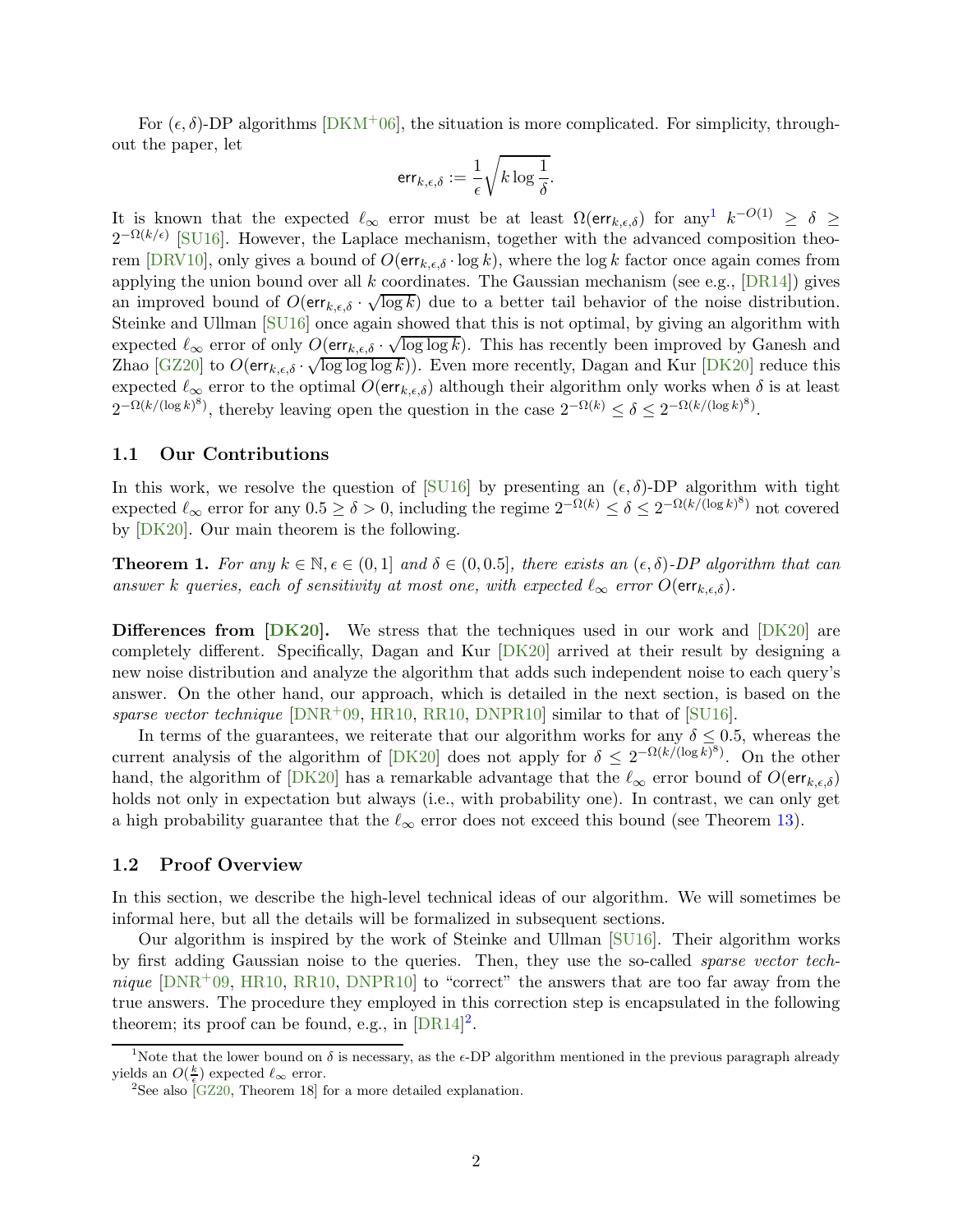<span id="page-2-0"></span>**Theorem 2.** For every  $k \geq 1, c_{\text{sv}} \leq k, \epsilon_{\text{sv}}, \delta_{\text{sv}}, \beta_{\text{sv}} > 0$ , and

$$
\alpha_{\text{sv}} \geq O\left(\text{err}_{c_{\text{sv}}, \epsilon_{\text{sv}}, \delta_{\text{sv}}} \cdot \log \frac{k}{\beta_{\text{sv}}}\right),\,
$$

there exists an  $(\epsilon_{sv}, \delta_{sv})$ -DP algorithm that takes as input queries  $g_1, \ldots, g_k$  each of sensitivity one and if there are at most  $c_{\text{sv}}$  indices  $i \in [k]$  such that  $|g_i(X)| > \alpha_{\text{sv}}/2$ , then, with probability at least  $1 - \beta_{\rm sv}$ , it answers all the queries with  $\ell_{\infty}$  error is no more than  $\alpha_{\rm sv}$ .

Note here that  $g_i$  should be thought of as the difference between the true answer  $q_i$  and the estimate output in the first step. The above algorithm can be used to "correct" the  $g_i$ 's that are too large, if there are not too many of them. Specifically, notice that the error  $\alpha_{\text{sv}}$  is  $O(\text{err}_{k,\epsilon,\delta})$ only when the number of "very incorrect" answers  $c_{sv}$  is at most  $O(k/\log^2 k)$ . This is indeed the reason why [\[SU16\]](#page-11-0) achieve an error of  $O(\text{err}_{k,\epsilon,\delta} \cdot \sqrt{\log \log k})$ , as they need to ensure (using the tail bound for Gaussian noise) that at most  $O(k/\log^2 k)$  coordinates are "very incorrect".

This brings us to the main technical question we explore in this work: can we still apply the correction procedure when  $\omega(k/\log^2 k)$  coordinates are "very incorrect"? How about even at  $\Omega(k)$ ? In other words, can we apply a sparse vector-based correction in the dense regime?

In a specific sense, we show that this is possible, by carefully applying the sparse vector technique iteratively and ensuring that (with high probability) some progress is made each time.

To be more specific, we have to understand how the poly  $log(k)$  factor appears in the first place. Roughly speaking, the main primitive used in Theorem [2](#page-2-0) is the following AboveThreshold algorithm, which allows us to identify a single "incorrect" coordinate.

<span id="page-2-1"></span>

| Algorithm 1 AboveThreshold Algorithm. |                                                                            |  |
|---------------------------------------|----------------------------------------------------------------------------|--|
|                                       | 1: <b>procedure</b> AboveThreshold $^{\epsilon}(q_1, q_2, \ldots, q_k; X)$ |  |
| 2:                                    | $\rho \leftarrow \text{Lap}(2/\epsilon)$                                   |  |
| 3:                                    | for $i = 1, \ldots, k$ do                                                  |  |
| 4:                                    | $\nu_i \leftarrow \text{Lap}(4/\epsilon)$                                  |  |
| 5:                                    | if $g_i(X) + \nu_i \geq T + \rho$ then                                     |  |
| 6:                                    | return i                                                                   |  |

Its privacy guarantee is well-known (see, e.g., [\[DR14,](#page-11-6) Theorem 3.23]):

<span id="page-2-2"></span>**Theorem 3.** If each of  $g_1, g_2, \ldots, g_k$  $g_1, g_2, \ldots, g_k$  $g_1, g_2, \ldots, g_k$  has sensitivity at most one, Algorithm 1 is  $\epsilon$ -DP.

It turns out that the log k factor in  $\alpha_{sv}$  comes from a rather extreme situation: suppose that  $g_1, \ldots, g_{k/2}$  are the "correct" coordinates, e.g.,  $g_1 = \cdots = g_{k/2} = 0$ . To make sure that we do not output these coordinates we have to make sure that all of  $\nu_1, \ldots, \nu_{k/2}$  are smaller than the threshold. Thus, the threshold has to be at least  $\Omega(\log k)$ . We end by noting that the  $\sqrt{c_{sv} \log \frac{1}{\delta_{sv}}}$ factor in  $\alpha_{\text{sv}}$  then shows up because of  $c_{\text{sv}}$ -fold advanced composition (see Theorem [6\)](#page-3-0).

Now, the above example is extreme. In fact, suppose that there is a  $\gamma$  fraction of the coordinates that we would like to correct. If we randomly permute the coordinates, at least one of these coordinates will appear, with a constant probability, in the first  $1/\gamma$  coordinates. As a result, we only have to ensure that  $\rho, \nu_1, \ldots, \nu_{1/\gamma}$  are small, meaning that we should be able to get away with a threshold of  $\log \frac{1}{\gamma}$  instead of  $\log k$ .

Our algorithm formalizes this idea. Specifically, it works in stages. In stage  $\ell$ , we have a target number  $m_{\ell}$  of items we would like to "correct". This number will be (slowly) geometrically decreasing. The e's for (the permuted version of) the AboveThreshold algorithm in each stage on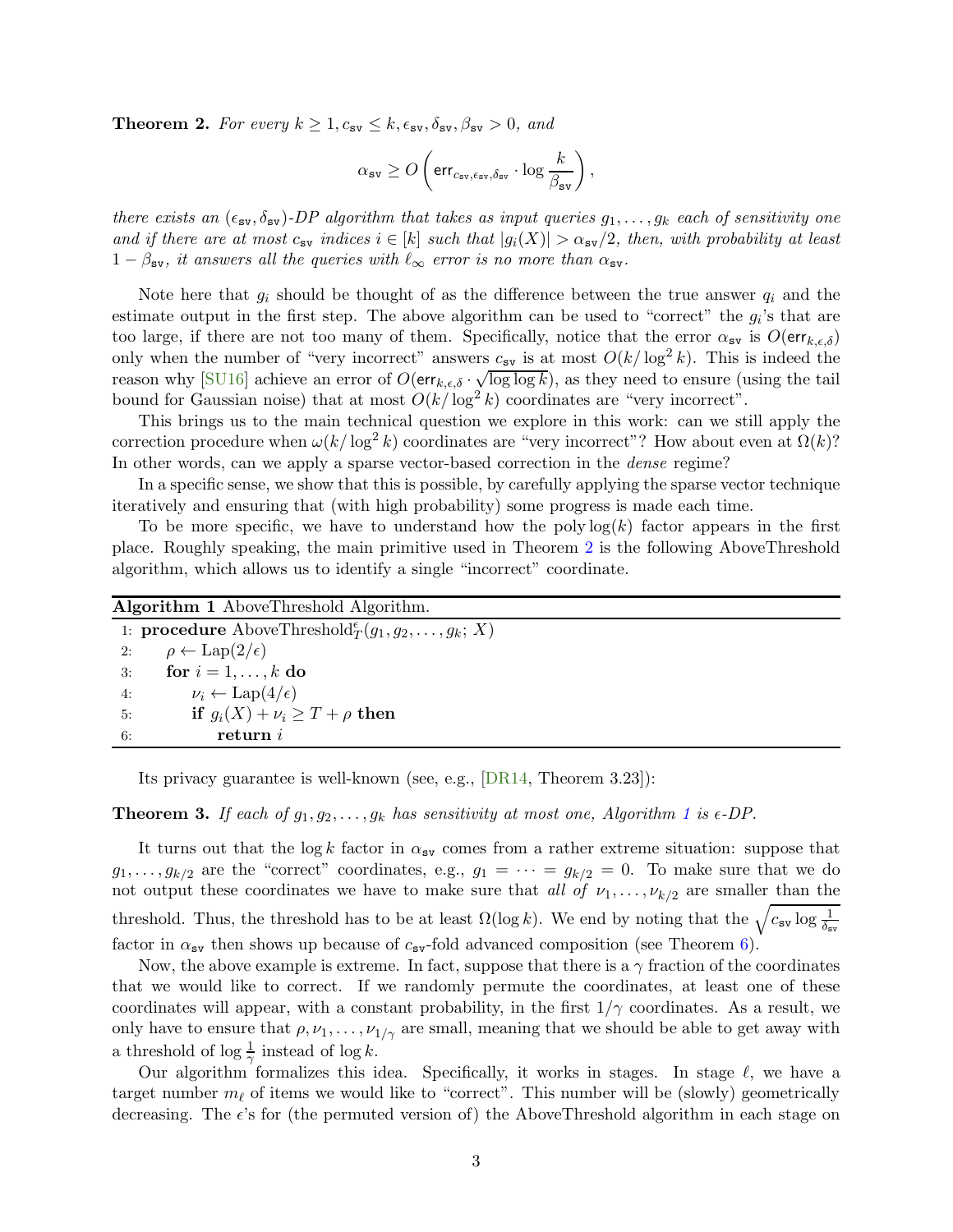the other hand geometrically increase, but slower than  $m_{\ell}$  so that the entire algorithm in the end remains  $(\epsilon, \delta)$ -DP.

The actual analysis is more involved than the above outline, because some of the "correction" operations can also flip a "correct" coordinate to an "incorrect" one, and as such we have to track this number as well in order to ensure that we make progress. Another technical point is that while we can analyze the algorithm until no "incorrect" coordinates remain at all, it turns out to be more complicated as we need finer concentration inequalities. Instead, we analyze our iterative algorithm until the number of "incorrect" coordinates is sufficiently small that we can apply Theorem [2.](#page-2-0) Finally, even after doing so, it only gives a high probability bound over the  $\ell_{\infty}$ error, so we then devise a simple extension that roughly takes the best of the current output and the output of another application of the Gaussian mechanism, which helps us bound the expected  $\ell_{\infty}$  error, which eventually yields Theorem [1.](#page-1-2)

Organization. We provide necessary background in Section [2.](#page-3-1) Then, we start by analyzing the "permuted" variant of the AboveThreshold algorithm in Section [3.](#page-4-0) We continue in Section [4](#page-5-0) by presenting our iterative correction algorithm and give an upper bound on the number of "incorrect" coordinates. In Section [5,](#page-9-1) we use this together with Theorem [2](#page-2-0) to obtain a high-probability  $\ell_{\infty}$ error bound. We then use this to obtain the expected error bound in Section [6.](#page-9-2) Finally, we discuss some open questions in Section [7.](#page-10-1)

### <span id="page-3-1"></span>2 Preliminaries

**Definition 4** (Differential Privacy [\[DMNS06,](#page-11-1) [DKM](#page-11-4)<sup>+</sup>06]). For  $\epsilon, \delta \ge 0$ , we say that an algorithm A is  $(\epsilon, \delta)$ -differentially private (or  $(\epsilon, \delta)$ -DP for short) if the following holds for any set S of outputs and any neighboring datasets  $X, X'$ :

$$
\mathbf{Pr}[\mathcal{A}(X) \in S] \le e^{\epsilon} \cdot \mathbf{Pr}[\mathcal{A}(X') \in S] + \delta.
$$

When  $\delta = 0$ , we may simply say that the algorithm is  $\epsilon$ -DP.

The *sensitivity* of a real-valued function f is defined to be  $\max_{X,X'} |f(X) - f(X')|$  where the maximum is taken over all pairs of neighboring datasets  $X, X'$ . For the purpose of this work, it does not matter how the neighboring relationship is defined; as long as we measure the sensitivity and differential privacy under the same neighboring notion, the results hold.

For brevity, we will assume henceforth that any query considered has sensitivity at most one and we may not state this assumption explicitly. Note that all results extend to the case where the sensitivity is bounded by  $\Delta$ , with the (necessary) multiplicative  $\Delta$  factor in the expected error.

We also recall the following composition theorems for DP:

<span id="page-3-2"></span>**Theorem 5** (Basic Composition Theorem). An algorithm that applies a sequence of  $(\epsilon_1, \delta_1)$ -DP,  $\ldots, (\epsilon_m, \delta_m)$ -DP (possibly adaptive) algorithms is  $(\epsilon_1 + \cdots + \epsilon_m, \delta_1 + \cdots + \delta_m)$ -DP.

<span id="page-3-0"></span>**Theorem 6** (Advanced Composition Theorem [\[DRV10\]](#page-11-5)). An algorithm that applies an  $\epsilon$ -DP (possibly adaptive) algorithm m times is  $(\epsilon', \delta')$ -DP for any  $\delta' > 0$  with

$$
\epsilon' = \sqrt{2m \log \frac{1}{\delta'}} \cdot \epsilon + m\epsilon(e^{\epsilon} - 1).
$$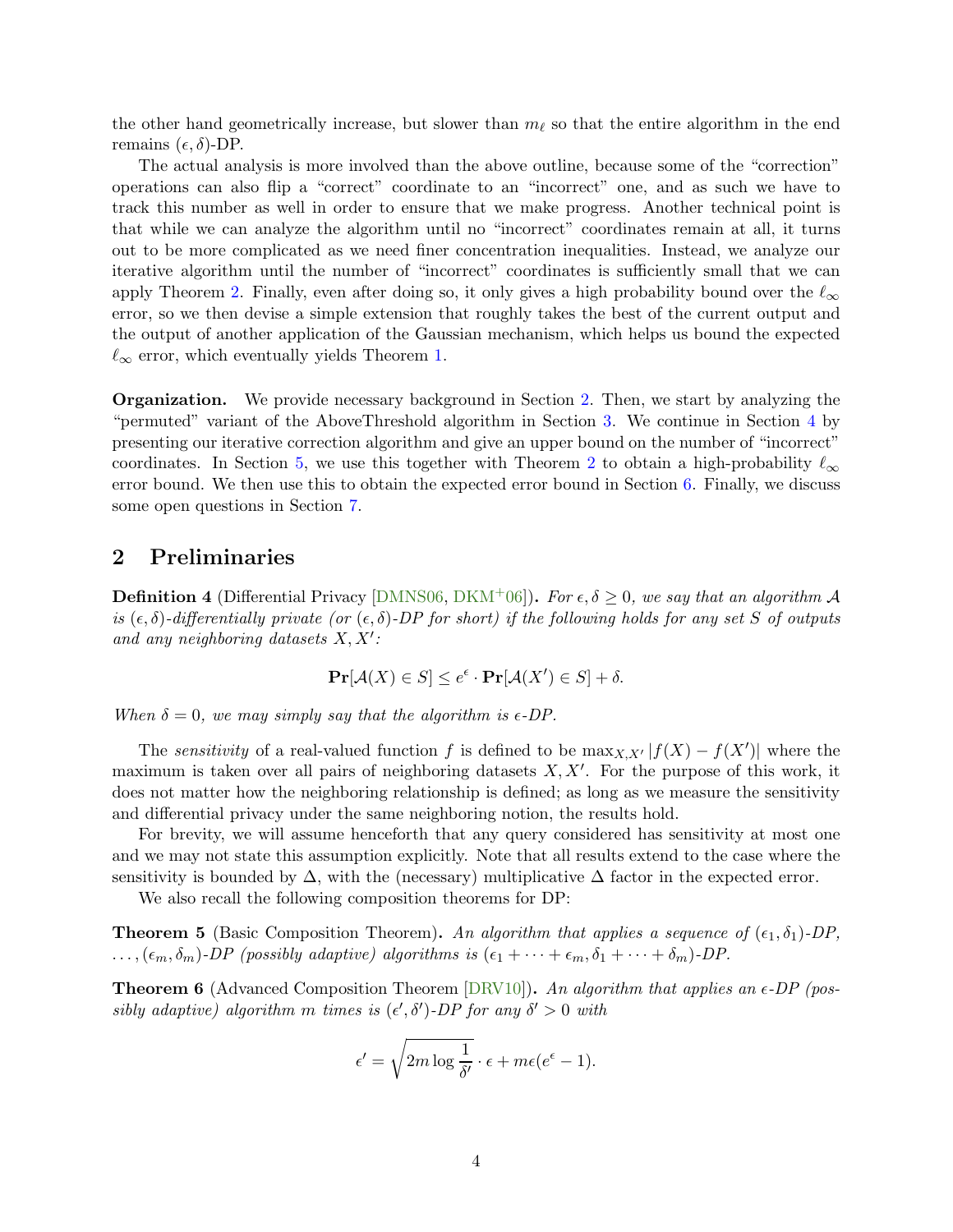## <span id="page-4-0"></span>3 Permuted AboveThreshold Algorithm

<span id="page-4-1"></span>We start by analyzing the variant of the AboveThreshold algorithm where the coordinates are randomly permuted, as presented in Algorithm [2.](#page-4-1)

| <b>Algorithm 2</b> Permuted AboveThreshold Algorithm.                    |                                                                                                    |  |
|--------------------------------------------------------------------------|----------------------------------------------------------------------------------------------------|--|
| 1: <b>procedure</b> PermutedAboveThreshold $f(T_1, f_2, \ldots, f_k; X)$ |                                                                                                    |  |
| 2:                                                                       | $\pi \leftarrow$ random permutation on [k]                                                         |  |
| 3:                                                                       | $i \leftarrow \text{AboveThreshold}^{\epsilon}_{T}(f_{\pi(1)}, f_{\pi(2)}, \ldots, f_{\pi(k)}; X)$ |  |
| 4:                                                                       | return $\pi^{-1}(i)$                                                                               |  |

Since the only step in Algorithm [2](#page-4-1) that depends on the input dataset is Step [3,](#page-4-0) we can apply the privacy guarantee of AboveThreshold (from Theorem [3\)](#page-2-2) to arrive at the following similar guarantee for PermutedAboveThreshold.

<span id="page-4-2"></span>**Observation 7.** If each of  $f_1, f_2, \ldots, f_k$  $f_1, f_2, \ldots, f_k$  $f_1, f_2, \ldots, f_k$  has sensitivity at most one, Algorithm 2 is  $\epsilon$ -DP.

Next, we analyze its utility. Let  $i^*$  be the output index of PermutedAboveThreshold $_f^e$ . Our goal here is to ensure that, with some non-trivial constant probability,  $f_{i^*}(X) \geq T + w$  for some parameter  $w > 0$ . Similar to the known analyses of the vanilla AboveThreshold algorithm, we will have to assume that there are not too many "bad" coordinates i with  $f_i(X) \in (T - w, T + w)$ . The difference in our analysis below is that we additionally assume that there are many, i.e.,  $\gamma \cdot k$ "good" coordinates i that satisfy  $f_i(X) \geq T + w$ . This turns out to help us reduce the w parameter; specifically, we get w to be as small as  $O(\frac{1}{\epsilon})$  $\frac{1}{\epsilon} \log \frac{1}{\gamma}$ , comparing to the vanilla analysis that would have required w to be at least  $O(\frac{1}{\epsilon})$  $\frac{1}{\epsilon} \log k$ .

<span id="page-4-3"></span>**Lemma 8.** Let  $\gamma, w > 0$  be any real numbers. Define  $I_{\text{good}} := \{i \in [k] \mid f_i(X) \geq T + w\}$  and  $I_{bad} := \{i \in [k] \mid f_i(X) \in (T - w, T + w)\}.$  Suppose that the following conditions all hold:

- (i)  $|I_{\text{good}}| \geq \gamma \cdot k$ .
- (*ii*)  $w \geq 8 \cdot \frac{1}{\epsilon}$  $rac{1}{\epsilon} \cdot \log \frac{400}{\gamma}$ .
- (iii)  $|I_{\text{good}}| \geq 2 \cdot |I_{\text{bad}}|$ .

*Then*,  $\mathbf{Pr}_{i^*}[i^* \in I_{\text{good}}] \geq 0.6$ .

Proof. For a permutation  $\pi$ , let  $j_{\text{good}} \in [k]$  denote the smallest index such that  $\pi(j_{\text{good}}) \in I_{\text{good}}$ . Similarly, let  $j_{bad} \in [k]$  denote the smallest index such that  $\pi(j_{bad}) \in I_{bad}$ . Furthermore, let us define the following three events:

- Event  $E_{before}: j_{good} < j_{bad}.$
- Event  $E_{\text{small-index}}$ :  $j_{\text{good}} \leq 5/\gamma$ .
- Event  $E_{\text{small-noise}}: |\rho|, |\nu_1|, \ldots, |\nu_{\lceil 5/\gamma \rceil}| < w/2$  (where  $\rho, \nu_1, \ldots, \nu_{\lceil 5/\gamma \rceil}$  are the random variables sampled in the call to Algorithm [1\)](#page-2-1).

It is simple to see that, when the three events occur together, we have that  $i^* = \pi(j_{\text{good}}) \in I_{\text{good}}$ as desired. Furthermore, we may bound the probability of each event as follows:

• Event  $E_{\text{before}}$ : this happens with probability exactly  $\frac{|I_{\text{good}}|}{|I_{\text{good}}|+|I_{\text{bad}}|}$ , which is at least 2/3 from condition (iii).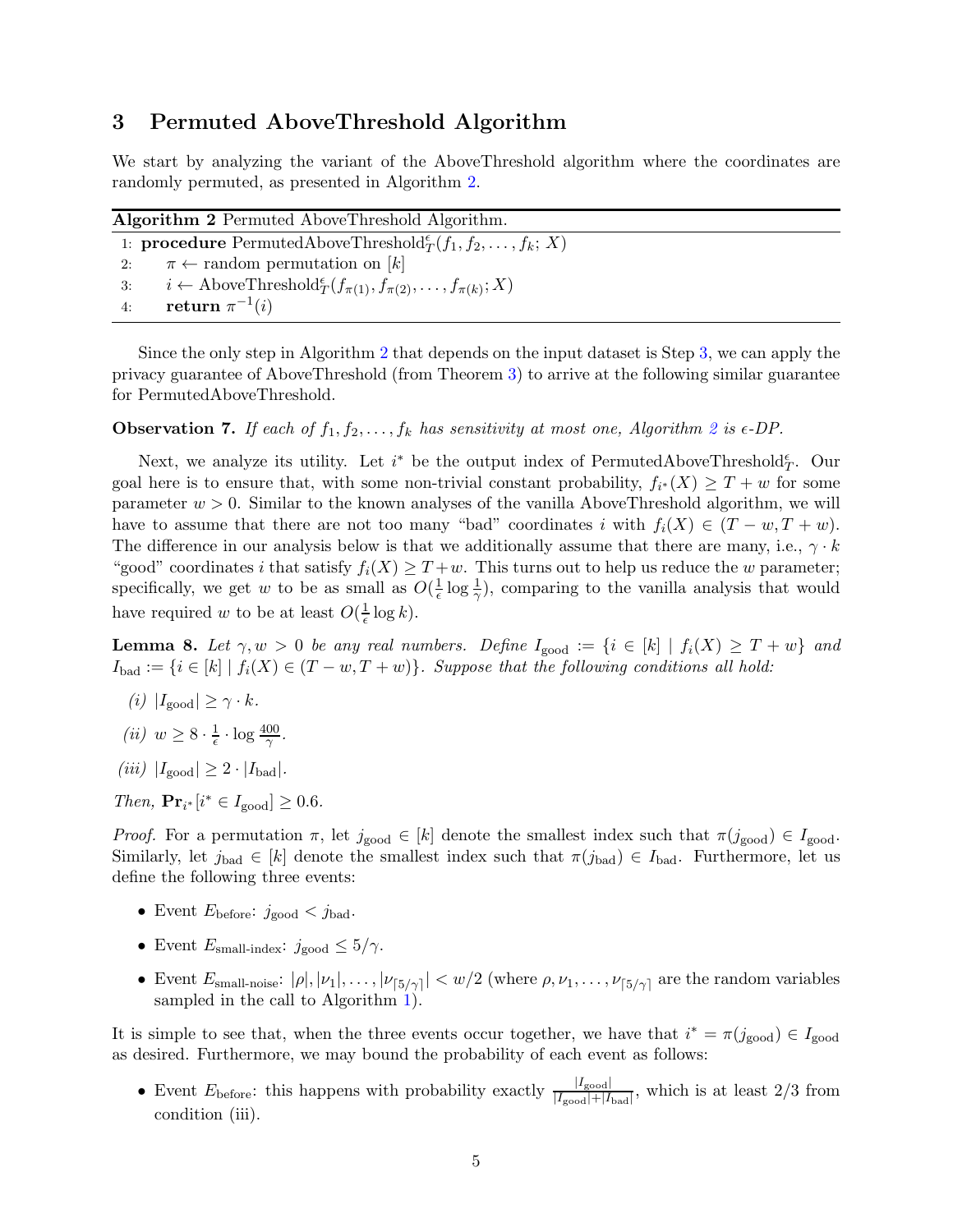• Event  $E_{\text{small-index}}$ : the probability that this event does not occur is at most

$$
\left(1 - \frac{|I_{\text{good}}|}{k}\right)^{\lfloor 5/\gamma \rfloor} \le (1 - \gamma)^{4/\gamma} \le e^{-4} \le 0.02,
$$

where the first inequality follows from condition (i).

• Event  $E_{\text{small-noise}}$ : Notice that each of  $|\rho|, |\nu_1|, \ldots, |\nu_{5/\gamma}|$  is at least  $w/2$  with probability at most

$$
2\exp\left(-\frac{w/2}{4/\epsilon}\right) \le 2\left(\frac{\gamma}{400}\right) = \frac{\gamma}{200},
$$

where the first inequality follows from condition (ii). From a union bound, we have that  $E_{\text{small-noise}}$  holds with probability at least 0.95.

Applying a union bound over all the three events, we can conclude that they all simultaneously hold with probability at least 0.6. This concludes our proof. □

## <span id="page-5-0"></span>4 Iterative Sparse Vector Algorithm

Our iterative version of the correction algorithm via the sparse vector technique is presented in Algorithm [3.](#page-6-0) As stated earlier, the algorithm performs the correction in multiple stages. In stage  $\ell$ , we use  $\epsilon_{\ell}$  to denote the privacy parameter for each correction,  $m_{\ell}$  to denote the number of corrections made, and  $T_{\ell}$  to denote the threshold used. These parameters will be set below. Before doing so, let us state the guarantee that this algorithm achieves:

<span id="page-5-1"></span>**Theorem 9.** For any  $k \in \mathbb{N}$ ,  $\epsilon \in (0,1]$  and  $\delta \in (0,0.5]$ , there exists an  $(\epsilon, \delta)$ -DP algorithm that given queries  $q_1, \ldots, q_k$  each of sensitivity at most one, outputs  $a_1, \ldots, a_k$  that satisfy

$$
|\{i \in [k] \mid |q_i - a_i| > O(\text{err}_{k,\epsilon,\delta})\}| \le O(k/(\log k)^{10})
$$

with probability  $2^{-\Omega(k/(\log k)^{10})}$ .

Notice that this guarantee does not give the  $\ell_{\infty}$  error bound yet, as there can still be as many as  $O(k/(\log k)^{10})$  coordinates that have error larger than the desired bound of  $O(\text{err}_{k,\epsilon,\delta})$ . However, as we will see in the next section, this already suffices for us to apply Theorem [2](#page-2-0) at the end and get a high probability bound on the  $\ell_{\infty}$  error.

We remark that it is possible to select parameters in such a way that the final application of Theorem [2](#page-2-0) is not needed, i.e., by adding one more stage that essentially imitates Theorem [2.](#page-2-0) Nonetheless, since this does not seem to help clarify the analysis, we choose to not include it.

Our selection of parameters is as follows:

- $\kappa = 0.9$  and  $\lambda = 0.95$
- $L = \lceil 10 \log_{1/\kappa} \log k \rceil$
- $\epsilon_0 = \frac{\epsilon}{1000\sqrt{\log(1/\delta)}}$

For  $\ell > 1$ , we define

•  $m_{\ell} = \kappa^{\ell} \cdot k$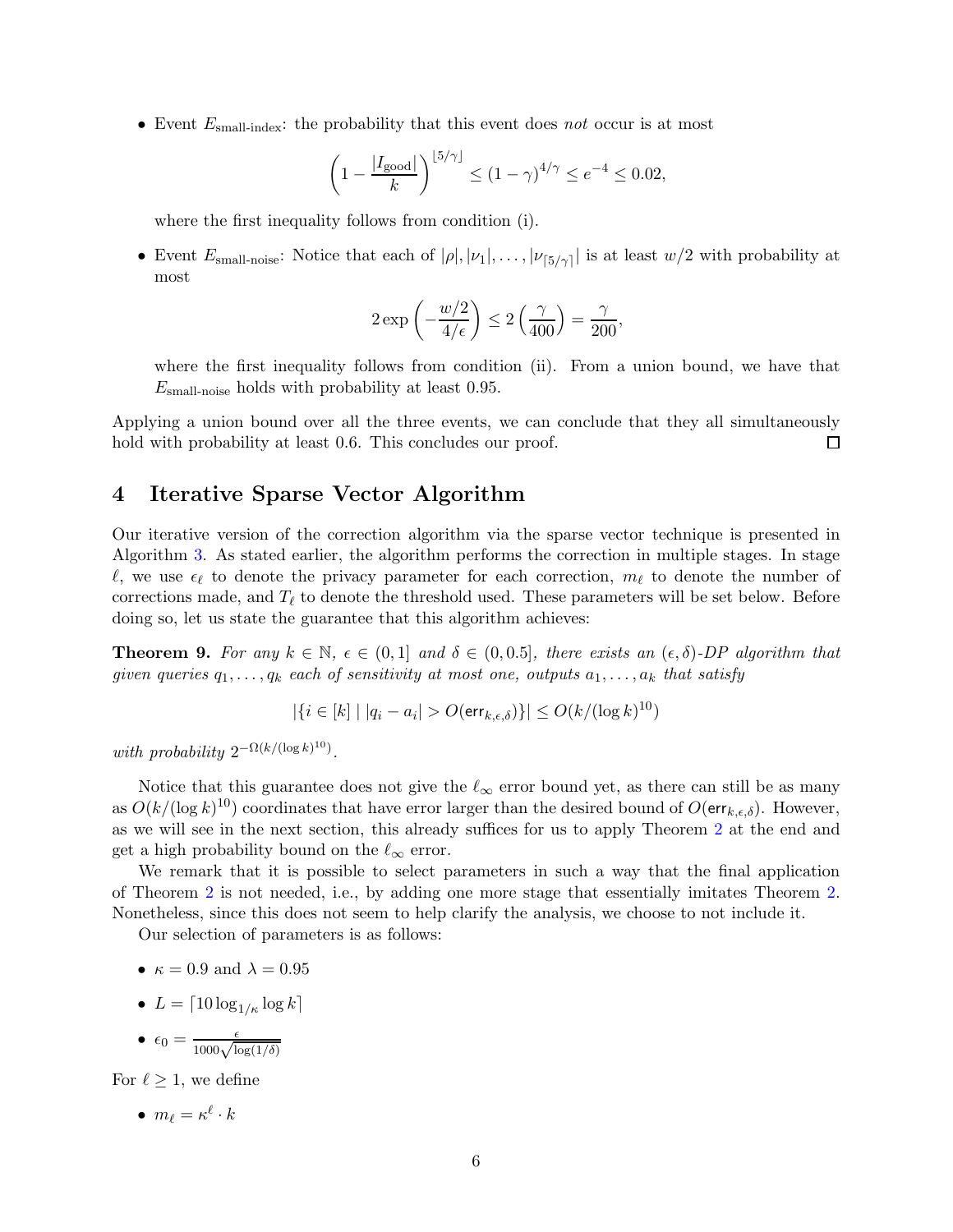<span id="page-6-0"></span>Algorithm 3 Iterative Sparse Vector Correction Algorithm.

1: **procedure** Iterative  $\text{SVT}_{m_1, ..., m_L, T_1, ..., T_L}^{ \epsilon_1, ..., \epsilon_L} (q_1, ..., q_k)$ 2:  $(a_1, \ldots, a_k) \leftarrow (\infty, \ldots, \infty)$ 3: for  $\ell = 1, \ldots, L$  do 4: for  $j = 1, \ldots, m_\ell$  do 5:  $i$ \* ← PermutedAboveThreshold $T_{\ell}^{0.5\epsilon_{\ell}}(|q_1 - a_1|, \ldots, |q_k - a_k|)$ 6:  $a_{i^*} \leftarrow q_{i^*}(X) + \text{Lap}(2/\epsilon_{\ell})$ 7: return  $(a_1, \ldots, a_k)$ 

 $\bullet\ \epsilon_\ell=\frac{\epsilon_0}{\sqrt{k}}$  $\left(\frac{1}{\sqrt{2}}\right)$  $\ell$ λ $^{\ell}$  $\setminus$ 

• 
$$
w_{\ell} = \frac{100 \log(500 k/m_{\ell})}{\epsilon_{\ell}}
$$

• 
$$
T_{\ell} = 4(w_1 + \cdots + w_{\ell-1}) + 3w_{\ell} + 2w_{\ell+1}
$$

Finally, we define  $T_0 = 2w_1$  and  $w_0 = 0$ .

 $\epsilon_\ell$ 

Throughout this section, we always assume that the parameters are as specified above and we will not mention this again. We also assume that  $m_{\ell}$  defined above is an integer for every  $\ell \in [L]$ . This is without loss of generality since we may simply replace k with  $k' := 10^{\lceil \log_{10} k \rceil}$  where  $q_{k+1}, \ldots, q_{k'}$  are constants; when k is sufficiently large, this ensures that  $m_{\ell}$  is an integer for all  $\ell \in [L]$ .

The proof of Theorem [9](#page-5-1) is broken down into two parts: the privacy proof and the utility proof.

#### 4.1 Privacy Analysis

We will start by proving the privacy guarantee of the algorithm.

**Theorem 10** (Privacy Guarantee). For  $\epsilon \in (0,1]$  and  $\delta \in (0,0.5]$ , Algorithm [3](#page-6-0) is  $(\epsilon, \delta)$ -DP.

Proof. From Observation [7](#page-4-2) and the privacy of the Laplace mechanism, we can conclude that a single execution of Lines [5](#page-5-1) and [6](#page-5-1) is  $\epsilon_{\ell}$ -DP. Hence, for a fixed outer iteration  $\ell \in [L]$ , we may apply advanced composition (Theorem [6\)](#page-3-0) to conclude that it is  $(\epsilon'_{\ell}, \delta'_{\ell})$ -DP where  $\delta'_{\ell} = 0.5^{\ell} \cdot \delta$  and

$$
\epsilon'_{\ell} = \sqrt{2m_{\ell} \log(2^{\ell}/\delta)} \cdot \epsilon_{\ell} + m_{\ell} \epsilon_{\ell} (e^{\epsilon_{\ell}} - 1)
$$
\n
$$
\leq \sqrt{2m_{\ell} \log(2^{\ell}/\delta)} \cdot \epsilon_{\ell} + 2m_{\ell} \epsilon_{\ell}^{2}
$$
\n
$$
= \sqrt{2m_{\ell} \log(2^{\ell}/\delta)} \cdot \frac{\epsilon_{0}}{\sqrt{k}} \left(\frac{1}{\sqrt{\ell} \cdot \lambda^{\ell}}\right) + 2m_{\ell} \left(\frac{\epsilon_{0}}{\sqrt{k}} \left(\frac{1}{\sqrt{\ell} \cdot \lambda^{\ell}}\right)\right)^{2}
$$
\n
$$
\leq \epsilon_{0} \left(\sqrt{\frac{2m_{\ell}}{\lambda^{\ell} k} \cdot \frac{\log(2^{\ell}/\delta)}{\ell}} + \frac{2m_{\ell}}{\lambda^{\ell} k}}\right)
$$
\n
$$
\leq 4\epsilon_{0} \left(\sqrt{(\kappa/\lambda)^{\ell} \log(1/\delta)}\right)
$$
\n
$$
\leq \frac{\epsilon}{200} \cdot (\kappa/\lambda)^{\ell/2}.
$$

Finally, we apply basic composition (Theorem [5\)](#page-3-2) over all  $\ell \in [L]$ , which implies that the entire algorithm is  $(\epsilon', \delta')$ -DP for

$$
\epsilon' = \sum_{\ell \in [L]} \epsilon'_{\ell} = \sum_{\ell \in [L]} \frac{\epsilon}{200} \cdot (\kappa/\lambda)^{\ell/2} \le \frac{\epsilon}{200(1 - (\kappa/\lambda)^{0.5})} \le \epsilon,
$$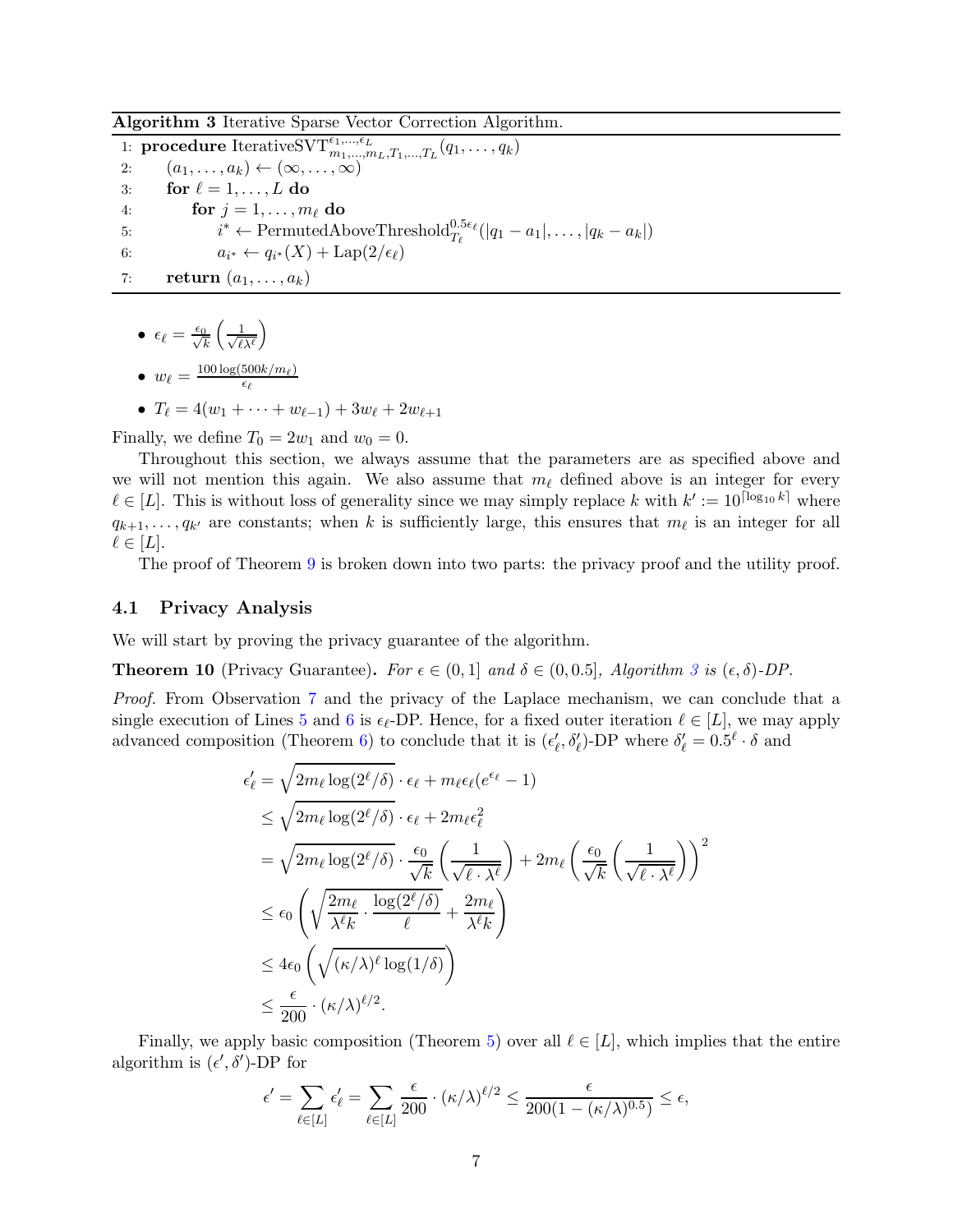and

$$
\delta' = \sum_{\ell \in [L]} \delta'_{\ell} = \sum_{\ell \in [L]} \left( 0.5^{\ell} \delta \right) \le \delta,
$$

as desired.

#### 4.2 Utility Analysis

We will next prove the utility guarantee, as restated below.

<span id="page-7-1"></span>**Theorem 11** (Utility Guarantee). With probability at least  $1-2^{-\Omega(k/(\log k)^{10})}$ , the output  $(a_1, \ldots, a_k)$ of Algorithm [3](#page-6-0) satisfies

$$
|\{i \in [k] \mid |q_i - a_i| > O(\text{err}_{k,\epsilon,\delta})\}| \le O(k/(\log k)^{10})
$$

Our utility analysis crucially relies on tracking the set of indices i such that  $|q_i - a_i|$  is above a certain threshold. Specifically, for every  $\ell \in [L], j \in [m_{\ell}]$  and  $t \in \{0, \ldots, L\}$ , we define  $I_t^{\ell, j}$  $t^{i,j}$  to be the set of indices  $i = 1, \ldots, k$  such that, after the  $(\ell, j)$ -th iteration,  $|q_i - a_i| \ge T_t + w_t$ . For notational convenience, we define  $I_t^{\ell} := I_t^{\ell,m_{\ell}}, I_t^0 := [k], I_t^{\ell,0}$  $t^{\ell,0}_t := I^{\ell-1}_t$ , and  $\tau_\ell := T_\ell + w_\ell$ .

The high-level idea of the proof is to consider two cases, based on whether the number of indices at the end of the  $(\ell-1)$ -th iteration whose errors exceed  $\tau_{\ell}$ , i.e.,  $|I_{\ell}^{\ell-1}|$ , is small. Now, if this is already small (i.e., noticeably smaller than  $m_{\ell}$ ), then we can use a concentration inequality to show that the number of additional indices that are "flipped" from below  $\tau_{\ell}$  to above  $\tau_{\ell}$  is small; from this, we can conclude that  $|I_{\ell}^{\ell}|$  is small. On the other hand, if  $|I_{\ell}^{\ell-1}|$  is large, then we know that after the  $(\ell-1)$ -th iteration the number of indices whose errors belong to  $(\tau_{\ell-1}, \tau_{\ell})$  is small. Roughly speaking, this allows us to apply Lemma [8,](#page-4-3) which ensures that a significant fraction of selected coordinates indeed have errors at least  $\tau_{\ell}$ . This means that  $|I_{\ell}^{\ell}|$  must be significantly smaller than  $|I_{\ell}^{\ell-1}|$ , which ultimately gives us the desired bound in the second case.

We will show that with high probability  $|I_{\ell}^{\ell}|$  is small, as formalized in our main lemma below.

<span id="page-7-2"></span>**Lemma 12.** Let  $\ell \in [L]$ . Conditioned on  $|I_{\ell-1}^{\ell-1}|$  $|l-1| \leq 2m_{l-1}$ , we have that

$$
\mathbf{Pr}[|I_{\ell}^{\ell}| \leq 2m_{\ell}] \geq 1 - 2^{-\Omega(m_{\ell})}.
$$

*Proof.* Consider the  $\ell$ -th (outer) iteration of the algorithm. Let  $Z_j$  denote the Laplace random variable drawn on Line  $6$  in the j-th inner iteration. Notice that from our setting of parameters  $\epsilon_{\ell}, \tau_{\ell-1}$ , and  $w_{\ell}$ , we have

$$
\mathbf{Pr}[|Z_j| \geq \tau_{\ell-1}] \leq \mathbf{Pr}[|Z_j| \geq w_{\ell}] \leq 0.0009.
$$

From this and from the independence of the  $Z_j$ 's, we may apply the Chernoff bound, which implies that the following holds with probability at least  $1 - 2^{-\Omega(m_{\ell})}$ :

<span id="page-7-0"></span>
$$
|\{j \in [m_{\ell}] \mid Z_j \ge \tau_{\ell-1}\}| \le 0.001 m_{\ell}.\tag{1}
$$

Thus, we may hence forth assume that  $(1)$  holds.

We will next consider two cases:

1. Case I:  $|I_{\ell}^{\ell-1}| \leq 1.999m_{\ell}$ . From [\(1\)](#page-7-0), it follows that  $|I_{\ell}^{\ell}| \leq |I_{\ell}^{\ell-1}| + 0.001m_{\ell} \leq 2m_{\ell}$  as desired.

 $\Box$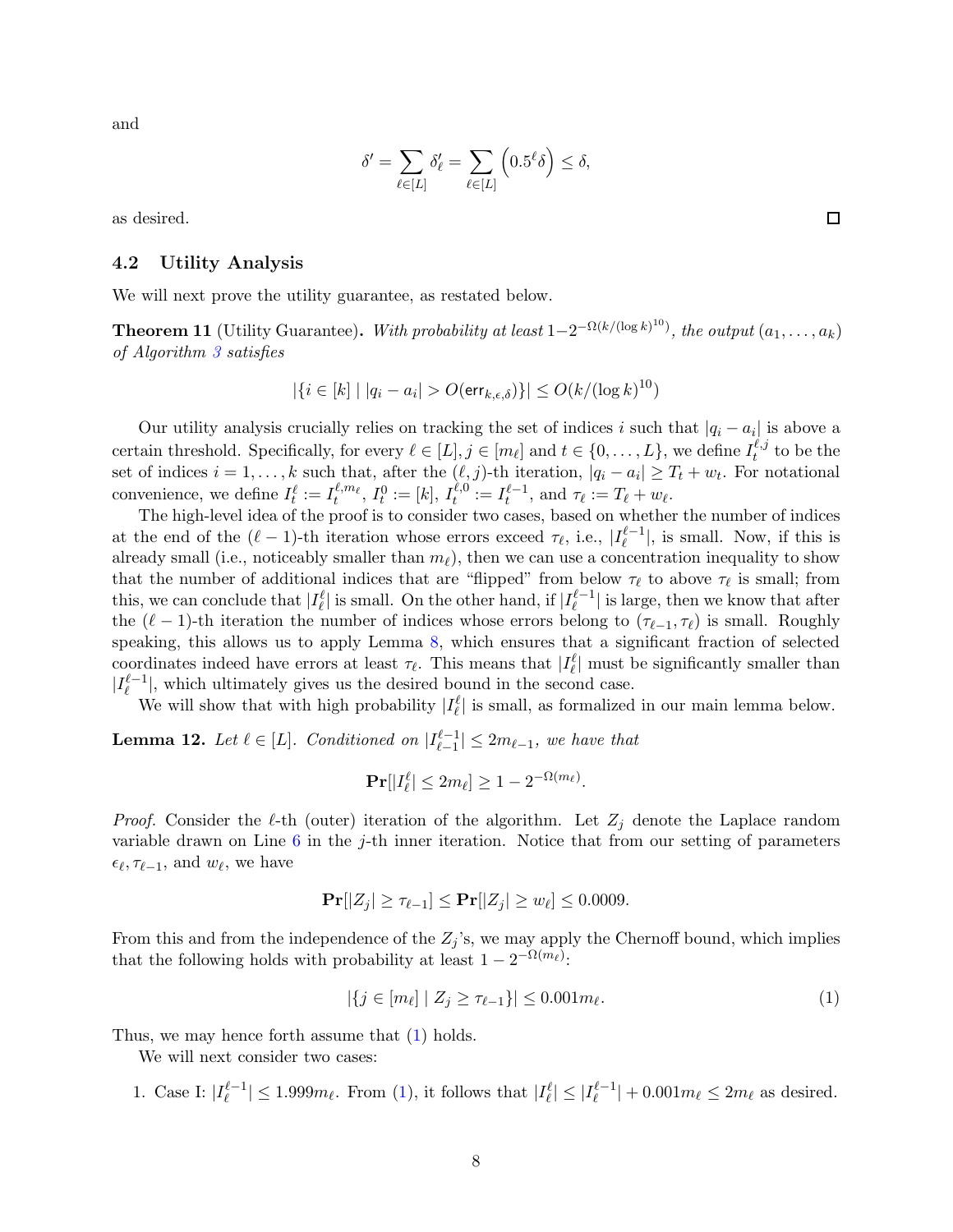2. Case II:  $|I_{\ell}^{\ell-1}| > 1.999 m_{\ell}$ .

In this case, we would like to apply Lemma [8.](#page-4-3) To do this, we will check that each of condition of Lemma [8](#page-4-3) is satisfied with  $T = T_{\ell}, w = w_{\ell}, \gamma = 0.9 m_{\ell}/k$ , and  $\epsilon = \epsilon_{\ell}$ .

We can bound the number of "good" indices i such that  $|q_i - a_i| \geq \tau_\ell$  by

<span id="page-8-0"></span>
$$
|I_{\ell}^{\ell,j}| \ge |I_{\ell}^{\ell-1}| - j \ge 1.999m_{\ell} - m_{\ell} \ge 0.999m_{\ell},\tag{2}
$$

which is at least  $\gamma \cdot k$  as desired.

The second condition of Lemma [8](#page-4-3) holds simply by our choice of  $w_{\ell}$ .

Finally, let us bound the number of indices i such that  $a_i \in [\tau_{\ell-1}, \tau_{\ell})$  as follows. Notice that

$$
|I_{\ell-1}^{\ell-1} \setminus I_{\ell}^{\ell-1}| \le m_{\ell-1} - 0.999m_{\ell} = (1/\kappa - 1.999)m_{\ell} \le 0.23m_{\ell},
$$

where the first inequality follows from our assumption on  $I_{\ell-1}^{\ell-1}$  $\ell_{-1}^{~\ell-1}$ . We may now use [\(1\)](#page-7-0) to conclude that, for any  $j \in [m_\ell]$ , we have

$$
|I_{\ell-1}^{\ell,j} \setminus I_{\ell}^{\ell,j}| \le 0.23m_{\ell} + 0.001m_{\ell} \le 0.3m_{\ell}.
$$
 (3)

In other words, in the  $\ell$ -th outer loop, the number of indices i with  $a_i \in [\tau_{\ell-1}, \tau_{\ell})$  is always at most  $0.3m_{\ell}$ . Since  $T_{\ell} = \tau_{\ell} - w_{\ell} \geq \tau_{\ell-1} + w_{\ell}$ , this also implies that the number of "bad" indices i with  $a_i \in [T_\ell - w_\ell, T_\ell + w_\ell)$  is at most  $0.3m_\ell$ . Together with  $(2)$ , this implies that the last condition of Lemma [8](#page-4-3) holds.

Thus, we may apply Lemma [8,](#page-4-3) which implies that  $Pr[a_{i^*} \geq \tau_\ell] \geq 0.5$  for each call on Line [5.](#page-5-1) Hence, by the Chernoff bound, we can conclude that, with probability  $2^{-\Omega(m_\ell)}$ , at least  $0.4m_\ell$ of the *i*<sup>\*</sup>'s returned satisfy  $a_{i^*} \geq \tau_{\ell}$ . When this holds, it (together with [\(1\)](#page-7-0)) implies that

$$
|I_{\ell}^{\ell}| \le |I_{\ell}^{\ell-1}| - 0.4m_{\ell} + 0.001m_{\ell}
$$
  
\n
$$
\le |I_{\ell-1}^{\ell-1}| - 0.4m_{\ell} + 0.001m_{\ell}
$$
  
\n
$$
\le 2m_{\ell-1} - 0.4m_{\ell} + 0.001m_{\ell}
$$
  
\n
$$
\le 2m_{\ell}.
$$

Hence, in both cases, we have that with probability  $2^{-\Omega(m_\ell)}$ , it holds that  $|I_\ell^{\ell}| \leq 2m_\ell$  as desired.

Theorem [11](#page-7-1) now follows easily from the above lemma.

*Proof of Theorem [11.](#page-7-1)* By applying Lemma [12](#page-7-2) for each  $\ell \in [L]$  and a union bound, we have that

$$
\mathbf{Pr}[|I_L^L| \ge 2m_L] \le 1 - \sum_{\ell \in [L]} 2^{-\Omega(m_\ell)} \le 1 - 2^{-\Omega(k/(\log k)^{10})},
$$

where the latter follows from  $m_1 \geq \cdots \geq m_L = \Theta(k/(\log k)^{10})$ . Finally, notice that

$$
\tau_L \le 4 \left( \sum_{\ell \in [L+1]} w_{\ell} \right)
$$
  
= 4 \left( \sum\_{\ell \in [L+1]} \frac{100 \log(500k/m\_{\ell})}{\epsilon\_{\ell}} \right)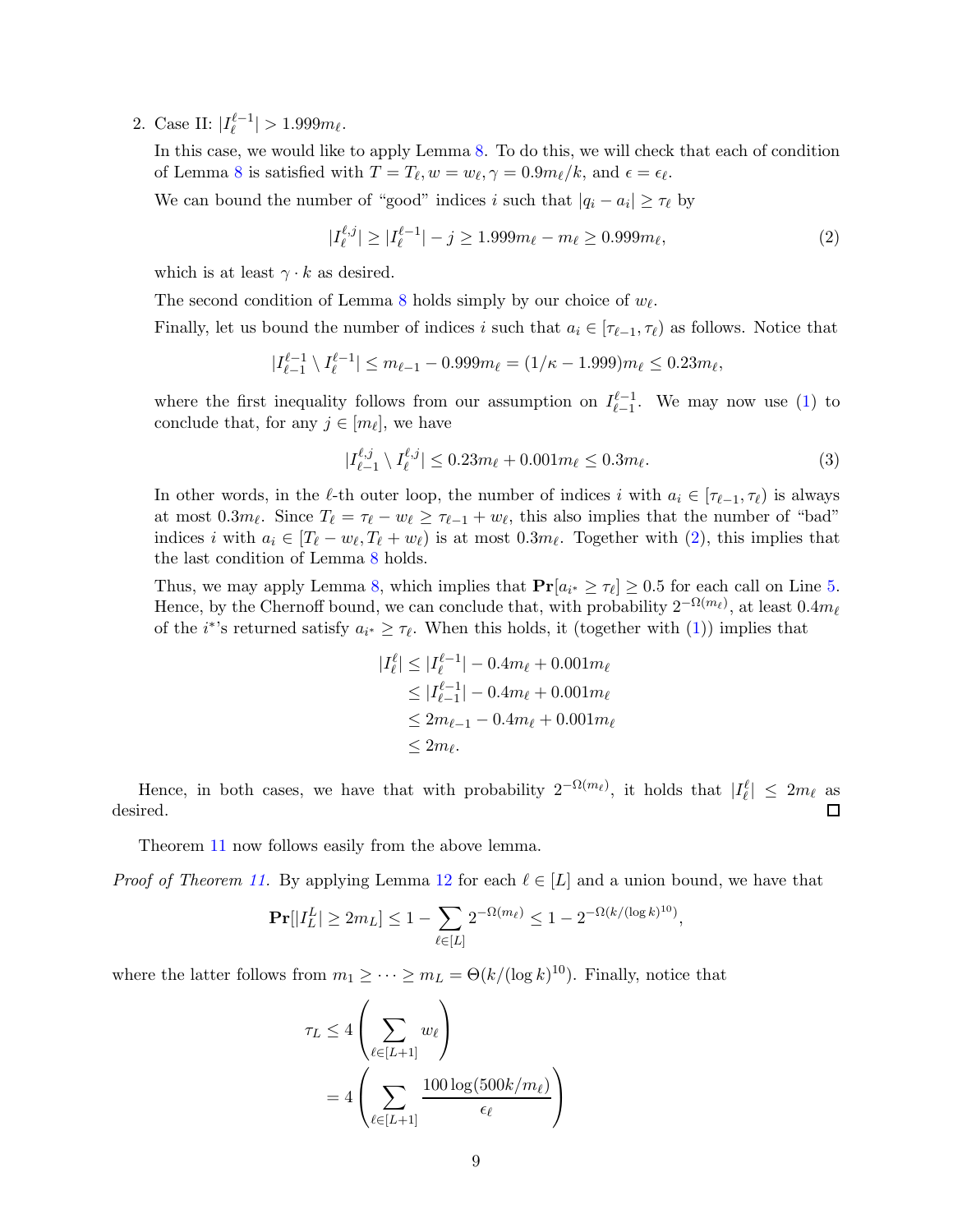$$
=4\frac{\sqrt{k}}{\epsilon_0} \left( \sum_{\ell \in [L+1]} 100 \log(500(1/\kappa)^{\ell}) \cdot \sqrt{\ell \lambda^{\ell}} \right)
$$
  

$$
\leq O(\sqrt{k}/\epsilon_0) \cdot \left( \sum_{\ell \in [L+1]} \ell^{3/2} \cdot \lambda^{\ell/2} \right)
$$
  

$$
= O(\sqrt{k}/\epsilon_0)
$$
  

$$
= O(\text{err}_{k,\epsilon,\delta}).
$$

This means that  $I_L^L = \{i \in [k] \mid |q_i - a_i| > O(\text{err}_{k,\epsilon,\delta})\}$  as desired.

## <span id="page-9-1"></span>5 Obtaining High Probability Error Bound

In this section, we use our bound in the previous section together with Theorem [2](#page-2-0) to obtain the following high probability  $\ell_{\infty}$  error guarantee:

<span id="page-9-0"></span>**Theorem 13.** For any  $k \in \mathbb{N}, \epsilon \in (0,1]$  and  $\delta \in (0,0.5]$ , there exists an  $(\epsilon, \delta)$ -DP algorithm that can provide answers to k queries such that, with probability  $1-O(1/k^{10})$ , the  $\ell_{\infty}$  error is  $O(\text{err}_{k,\epsilon,\delta})$ .

*Proof.* First, we apply the  $(\epsilon/2, \delta/2)$ -DP algorithm from Theorem [9](#page-5-1) to get the answers  $a_1, \ldots, a_k$ to the queries. From Theorem [9,](#page-5-1) there exist constants  $C_1, C_2 > 0$  such that, with probability  $2^{-\Omega(k/(\log k)^{10})}$ , we have that

$$
|\{i \in [k] \mid |q_i - a_i| > C_1 \cdot \text{err}_{k,\epsilon,\delta}\}| \leq C_2 \cdot k / (\log k)^{10}.
$$

We then apply Theorem [2](#page-2-0) with  $\epsilon_{sv} = \epsilon/2, \delta_{sv} = \delta/2, \beta_{sv} = 1/k^{10}, c_{sv} = C_2 \cdot k/(\log k)^{10}, g_i =$  $q_i - a_i$ , and let  $\alpha_{\text{sv}} = 2C_1 \cdot \text{err}_{k,\epsilon,\delta}$ . Let  $b_1, \ldots, b_k$  be its output. Our algorithm then outputs  $a_1 + b_1, \ldots, a_k + b_k.$ 

It is simple to verify that the condition on  $\alpha_{\rm sv}$  in Theorem [2](#page-2-0) holds for any sufficiently large k. As a result, Theorem [2](#page-2-0) implies that, with probability  $1 - O(1/k^{10})$ , the  $\ell_{\infty}$  error is at most  $O(\text{err}_{k \epsilon \delta})$ .  $O(\textsf{err}_{k,\epsilon,\delta}).$ 

## <span id="page-9-2"></span>6 From High Probability to Expected Error Bound

Finally, we will transform our high probability error bound into an expected error bound (Theorem [1\)](#page-1-2). To do so, we need the following well-known theorem, which follows from the Gaussian mechanism (see e.g. [\[DR14,](#page-11-6) [SU16\]](#page-11-0)).

<span id="page-9-3"></span>**Theorem 14** (Gaussian Mechanism). For any  $k \in \mathbb{N}$ ,  $\epsilon_q \in (0,1]$  and  $\delta_q \in (0,0.5]$ , there exists an  $(\epsilon_g, \delta_g)$ -DP algorithm that can answer k queries such that, for any  $t > 0$ , the  $\ell_{\infty}$  error is at least  $O(t \cdot \textsf{err}_{k, \epsilon_g, \delta_g})$  with probability at most  $k \cdot e^{-\Omega(t^2)}$ .

Proof of Theorem [1.](#page-1-2) The entire algorithm is as follows:

- First, we apply  $(\epsilon/3, \delta/3)$ -DP algorithm from Theorem [13](#page-9-0) to get the answers  $a_1, \ldots, a_k$  to the input queries.
- Secondly, we apply  $(\epsilon/3, \delta/3)$ -DP algorithm from Theorem [13](#page-9-0) to get the answers  $b_1, \ldots, b_k$  to the input queries.

 $\Box$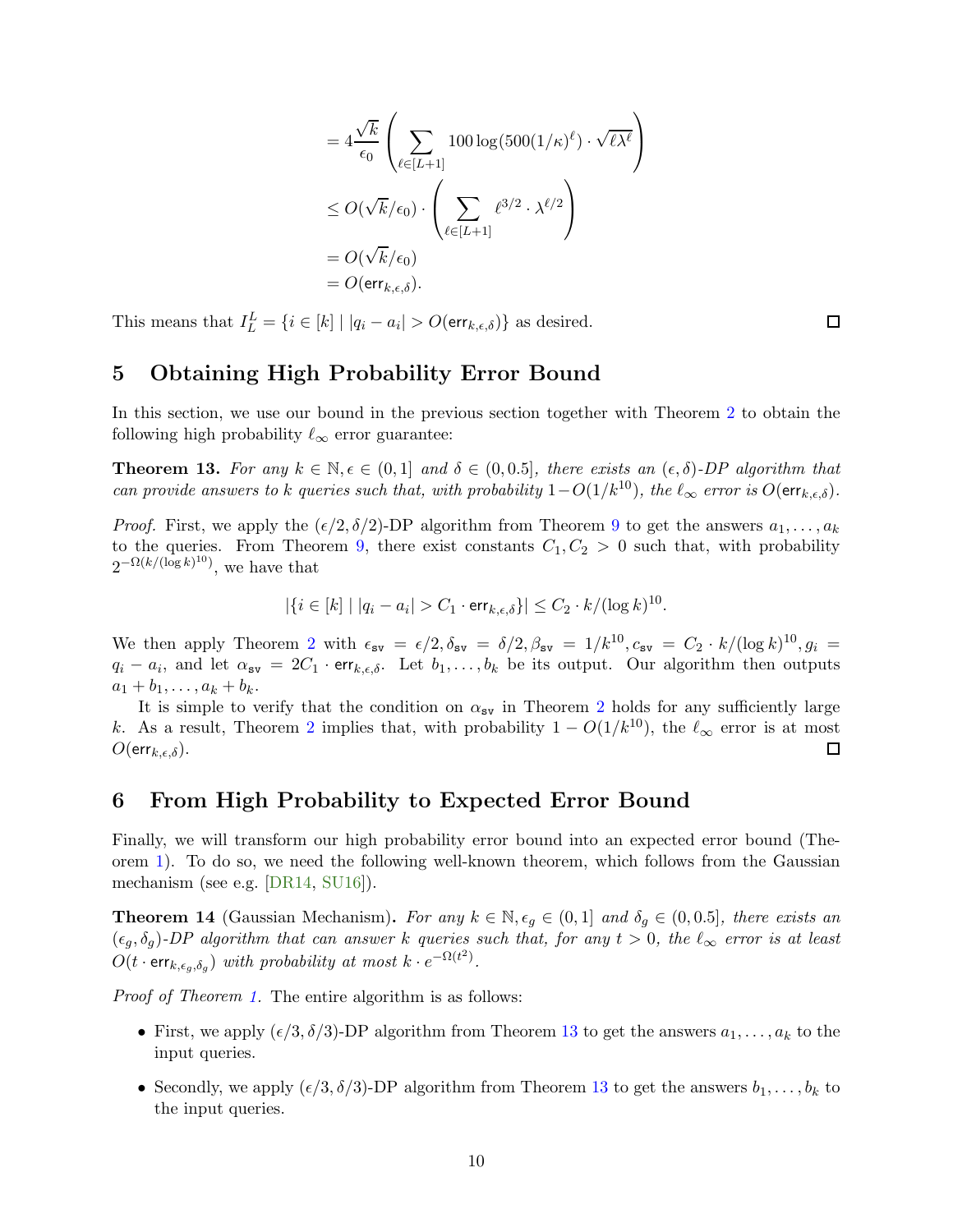- Then, we apply  $(\epsilon/3, \delta/3)$ -DP algorithm from Theorem [14](#page-9-3) to the queries  $|q_1-a_1|, \ldots, |q_k-a_k|$ to get the answers  $c_1, \ldots, c_k$
- If  $\max\{c_1, \ldots, c_k\} \leq k^{10} \cdot \text{err}_{k,\epsilon,\delta}$ , then we output  $(a_1, \ldots, a_k)$ .
- Otherwise, if  $\max\{c_1, \ldots, c_k\} > k^{10} \cdot \text{err}_{k,\epsilon,\delta}$ , then we output  $(b_1, \ldots, b_k)$ .

By basic composition (Theorem [5\)](#page-3-2), the entire algorithm is  $(\epsilon, \delta)$ -DP as desired.

We next analyze the expected  $\ell_{\infty}$  error of the algorithm. To do this, notice first that, regardless of  $a_1, \ldots, a_k$ , the  $\ell_{\infty}$  error of the output is at most the sum of  $k^{10} \cdot \text{err}_{k,\epsilon,\delta}$  and the two  $\ell_{\infty}$  errors of the two runs of the Gaussian mechanism. As such, we still have that the  $\ell_{\infty}$  error of the entire algorithm is at least  $k^{10} \cdot \text{err}_{k,\epsilon,\delta} + O(t \cdot \text{err}_{k,\epsilon,\delta})$  with probability at most  $k \cdot e^{-\Omega(t^2)}$ .

Furthermore, the guarantee from Theorem [13](#page-9-0) ensures that the  $\ell_{\infty}$  error of the answers  $a_1, \ldots, a_k$ is at most  $O(\text{err}_{k,\epsilon,\delta})$  with probability  $1 - O(1/k^{10})$ . When this event holds, we may apply the tail bound from Theorem [14,](#page-9-3) which implies that the output of the entire algorithm has error  $h := O(\text{err}_{k,\epsilon,\delta})$  with probability  $1 - O(1/k^{10})$ .

Let v denote the  $\ell_{\infty}$  error of the entire algorithm. Combining the bounds from the previous two paragaphs, we get

$$
\mathbb{E}[v] = \int_0^\infty \mathbf{Pr}[v > x] dx
$$
  
=  $\int_0^h \mathbf{Pr}[v > x] dx + \int_h^{2k^{10} \cdot \mathbf{err}_{k,\epsilon,\delta}} \mathbf{Pr}[v > x] dx + \int_{2k^{10} \cdot \mathbf{err}_{k,\epsilon,\delta}}^\infty \mathbf{Pr}[v > x] dx$   
 $\leq h + O(1/k^{10}) \cdot (2k^{10} \cdot \mathbf{err}_{k,\epsilon,\delta}) + O(\mathbf{err}_{k,\epsilon,\delta}) \cdot \int_{k^{10}}^\infty e^{-\Omega(t^2)} dt$   
 $\leq O(\mathbf{err}_{k,\epsilon,\delta}),$ 

which concludes our proof.

## <span id="page-10-1"></span>7 Conclusions and Open Questions

In this work, we give an  $(\epsilon, \delta)$ -DP algorithm that can answer k queries, each of sensitivity one, with  $\ell_{\infty}$  error  $O(\text{err}_{k,\epsilon,\delta})$ . This resolves the question posed by Steinke and Ullman [\[SU16\]](#page-11-0).

An immediate open question is if one can get the best of both our work and [\[DK20\]](#page-10-0). Namely, to devise an  $(\epsilon, \delta)$ -DP algorithm for answering k queries (of sensitivity one) such that the error is always (i.e., with probability one)  $O(\text{err}_{k,\epsilon,\delta})$  for any value of  $\delta > 0$ .

## Acknowledgments

We are grateful to Thomas Steinke for introducing us to the problem and for explaining to us useful insights from previous works, especially from [\[SU16\]](#page-11-0).

## References

<span id="page-10-0"></span>[DK20] Yuval Dagan and Gil Kur. A bounded-noise mechanism for differential privacy. CoRR, abs/2012.03817, 2020.

 $\Box$